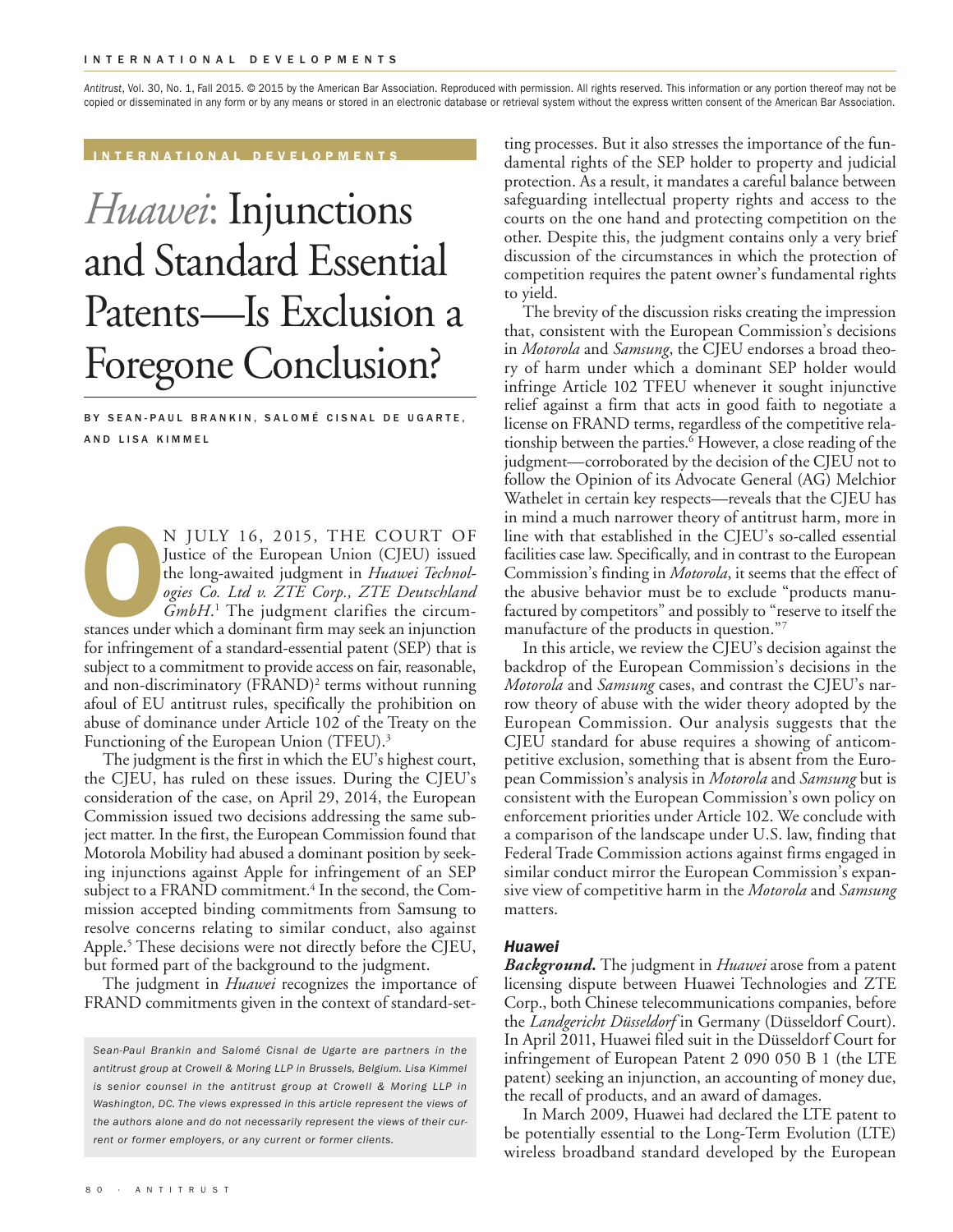Telecommunications Standard Institute (ETSI) and had, in the course of the ETSI standard-setting proceedings, agreed to provide access to the LTE patent on FRAND terms.

According to the Düsseldorf Court, ZTE marketed base stations in Germany that were unquestionably made for use with LTE software and operated on the basis of the LTE standard. As a result, ZTE inevitably made use of, and infringed, the LTE patent.

Between November 2010 and March 2011, Huawei and ZTE had engaged in discussion related to the infringement of the LTE patent and the possibility of concluding a licensing agreement. Huawei had proposed licensing terms that it considered reasonable, including naming the amount it considered a reasonable royalty. In response, ZTE sought a crosslicense. No agreement on FRAND terms was ultimately concluded. Despite this, ZTE continued to market LTE base stations in Germany without paying a royalty or rendering an account for past use. <sup>8</sup> As a result, Huawei filed the abovementioned suit. In its defense, ZTE argued that seeking an injunction was an abuse of Huawei's dominant position in the market for the licensing of the technologies as specified in the LTE standard technical specifications and was therefore in breach of Article 102 TFEU.

The Düsseldorf Court concluded that its decision on the substance turned on whether Huawei's action constituted an abuse of dominance contrary to Article 102 TFEU and/or the equivalent provisions under German law. However, it noted that the circumstances in which seeking an injunction would constitute an abuse for the purposes of German law were narrower than those in which the European Commission had indicated an abuse of dominance would arise under Article 102 TFEU in the press release announcing its formal charge sheet (a statement of objections or SO) in *Samsung*. 9

The German law was established in the Orange Book judgment of the German Federal Court of Justice (Bundesgerichtshof) of May 6, 2009. <sup>10</sup> In that case it was found that a claimant seeking injunctive relief based on a patent essential to a de facto standard in relation to which no FRAND commitment has been given, only abuses its dominant position if the alleged infringer can prove that (1) it has made an unconditional offer to conclude a licensing agreement with the patent holder at a rate that is so high that the plaintiff cannot reasonably refuse or at a rate to be determined by the patent holder but being subject to court review and adjustment, and (2) it behaves as if it were an actual licensee and complies with the obligations that will be incumbent on it for use of the patent under the future licensing agreement, such as accounting for acts of use and payment of the sums resulting from this use. In contrast, the European Commission had indicated in the *Samsung* SO that an SEP holder that had given a FRAND commitment engaged in abuse if it threatened an injunction against a technology user that was willing to abide by a license on FRAND terms. 11

The Düsseldorf Court decided to stay the proceedings and ask the CJEU for a preliminary ruling under Article 267 TFEU to clarify the issue. <sup>12</sup> The question of Huawei's dominance was not in dispute nor was the question of essentiality for the patent in suit, so the issues before the CJEU related solely to the question of abuse. 13

*The CJEU's Judgment.* The CJEU's judgment notes the need to "strike a balance between maintaining free competition . . . and safeguard[ing] that proprietor's intellectualproperty rights and its right to effective judicial protection, guaranteed by Article 17(2) and Article 47 of the Charter [of Fundamental Rights of the European Union]."14

In an effort to strike that balance in concrete terms, the CJEU described the circumstances in which the owner of an SEP subject to a FRAND commitment may pursue an injunction without the risk of running afoul of Article 102 TFEU. In particular, the CJEU concluded that it is not abusive for the owner of an SEP subject to a FRAND commitment to seek an injunction if it has notified the alleged infringer of the unlawful use and the alleged infringer has failed to signal that it is willing to conclude a license on FRAND terms. Where the alleged infringer has expressed that it is willing to conclude a license on FRAND terms, the SEP owner may pursue an injunction if it has provided a written offer, specifying the royalty and the way in which it is to be calculated, and the alleged infringer has failed to respond to the written offer in good faith. 15

However, Article 102 TFEU limits an SEP owner's ability to seek an injunction where the alleged infringer acts in good faith to negotiate a license after receiving a written offer. Where the alleged infringer does not accept the written offer, good faith is to be judged according to objective factors. Those factors include whether the alleged infringer has promptly provided the SEP owner with a specific FRAND counter-offer, has not employed delaying tactics, and has otherwise acted "in accordance with recognized commercial practices." In other words, the CJEU fleshes out the notion of 'willingness' or in the CJEU's words "good faith."16

Where the alleged infringer makes a counter-offer but the parties cannot reach agreement, it must demonstrate continued good faith from the time its counter-offer is rejected by providing the SEP owner with appropriate security for continued use of the patent according to recognized commercial practices, such as providing a bank guarantee or deposit that reflects an accounting of past use of the patent. An alleged infringer does not, however, demonstrate bad faith by merely challenging infringement or validity while negotiating the terms of a license. 17

Where the alleged infringer fails to act in good faith (by some objective measure rather than subjectively), the SEP owner may pursue an injunction without infringing Article 102 TFEU, provided it has issued a written offer to license on FRAND terms and given notice of its intention to take legal action. The Court confirmed that Article 102 becomes relevant only when the SEP holder seeks a prohibitory injunction or a recall of the infringing products: no infringement of Article 102 will occur as a result of the owner of an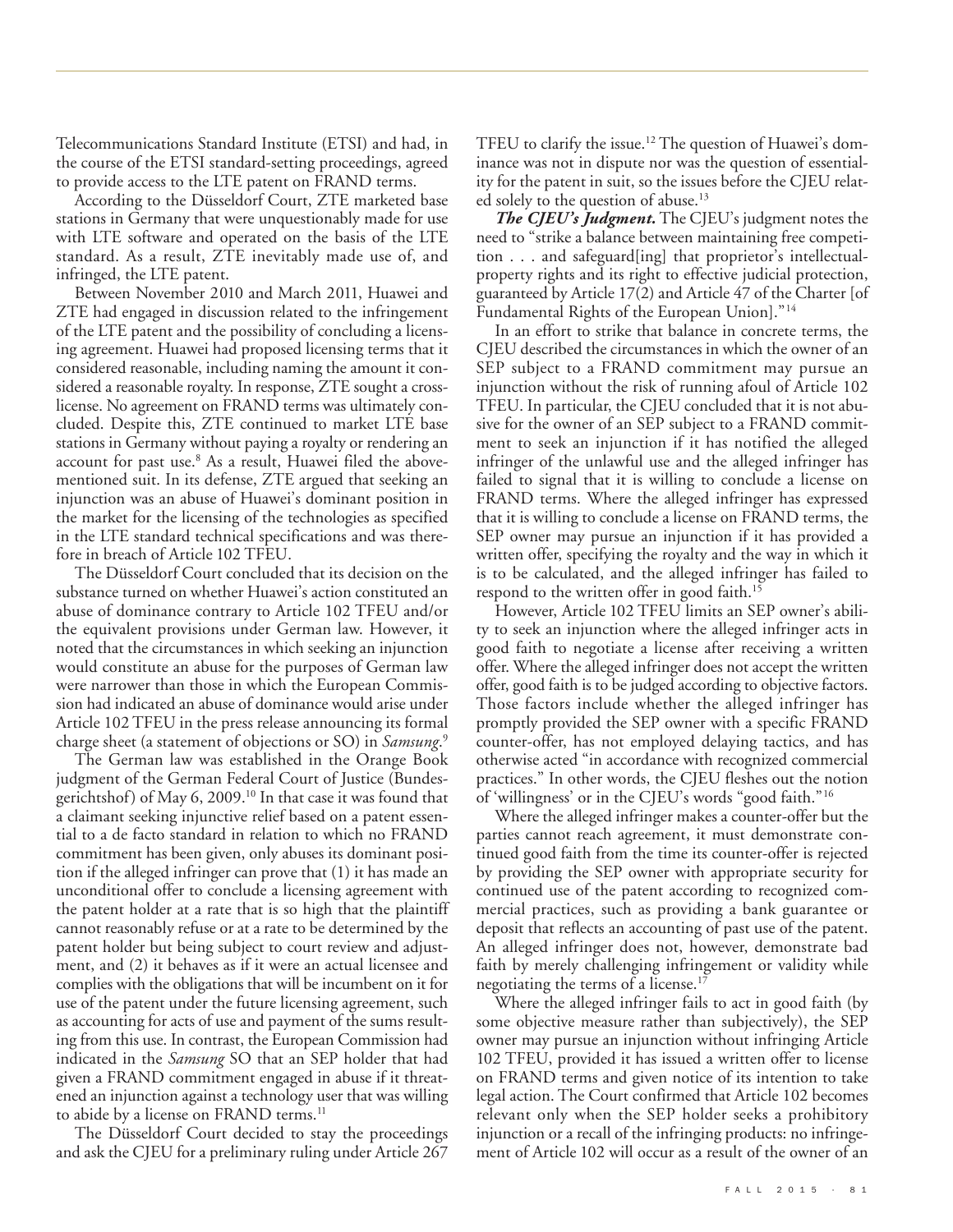SEP subject to a FRAND commitment seeking damages or a rendering of accounts. 18

### *Motorola* **and** *Samsung*

On April 29, 2014, while the CJEU was considering *Huawei*, the European Commission adopted two decisions, both concerning whether Article 102 TFEU bars the owners of SEPs subject to a FRAND commitment from seeking injunctions against alleged infringers. In a memorandum issued on the day of the decisions, the Commission explained: "The Motorola decision provides a 'safe harbour' for standard implementers who are willing to take a licence on FRAND terms [while] Samsung's commitments implement . . . the 'safe harbour' concept established in the Motorola decision in practical terms."19

*Motorola.* The *Motorola* case grew from a licensing dispute between Motorola and Apple. In 2011, Motorola initiated proceedings in the German courts seeking injunctive relief against Apple on the basis of patents including EP 1010336 (the GSM patent). <sup>20</sup> In the context of an ETSI standard-setting process in 2003, Motorola had declared the GSM patent essential to an integrated part of the second generation (2G) GSM standard and committed to license the patent on FRAND terms. 21

In the course of the subsequent litigation, Apple made a number of offers to license the GSM patents. The second offer allowed Motorola to set royalties at its discretion, subject only to retrospective court review to confirm FRAND compliance. Motorola rejected this offer and went on to obtain and enforce injunctions against Apple banning the online sale of Apple mobile products.The litigation was ultimately terminated when the parties entered into a licensing agreement that, among others, prevented Apple from challenging the validity of Motorola SEPs.

While the European Commission stated that an SEP does not necessarily give rise to market power, it concluded that the mobile industry was "locked-in" to the relevant 2G GSM standard. As a result, it concluded that a separate market existed for the technologies on which the GSM patent read, and that Motorola was dominant in that market holding a 100 percent share. 22

The European Commission recognized that patent holders, including those owning SEPs subject to a FRAND commitment, generally have the right to seek injunctions. 23 However, it concluded that––in the exceptional circumstances of the case and in the absence of objective justification––Motorola had infringed Article 102 TFEU. <sup>24</sup> The exceptional circumstances of the case were (1) the standardsetting process and (2) Motorola's commitment to license its SEP on FRAND terms. <sup>25</sup> The absence of objective justification related to the fact that, following its second offer, Apple was willing to license on FRAND terms. 26

*Samsung.* The Samsung matter also began as a private licensing dispute. In 2011, Samsung initiated proceedings seeking injunctions against Apple for infringement of certain

SEPs in various national courts in the EU. Samsung had previously committed to ETSI that it would license certain patents potentially essential to the 3G UMTS mobile telephony standard on FRAND terms. 27

On December 21, 2012, the European Commission sent an SO to Samsung in which it informed Samsung that it had reached the preliminary view that Apple was willing to accept a license on FRAND terms and therefore that Samsung's actions constituted an abuse of dominance. To settle the case Samsung offered commitments involving establishing a licensing framework covering all Samsung SEPs, present and future. Samsung committed not to seek injunctive relief in courts in the European Economic Area against any technology user that agrees to a negotiation period of up to 12 months, and to be bound by a third-party determination of FRAND terms (by a court or arbitrator if both parties agree) if no agreement is reached within that period.

## **The EU Abuse of Dominance Standard and Competitive Effects**

The concept of harm under Article 102 TFEU is notoriously broad and covers harm that results from exploitative as well as exclusionary behavior. In an EU context, the exclusionary/exploitative distinction has been framed by the European Commission as follows: "Abuses are commonly divided into exclusionary abuses, those which exclude competitors from the market, and exploitative abuses, those where the dominant company exploits its market power by—for example charging excessive prices."28

**Exploitation.** That Article 102 TFEU covers exploitative behavior is embedded in the text of the Article itself. <sup>29</sup> In the early days of antitrust enforcement in the European Union, the ability to pursue exploitative behavior under Article 102 TFEU was embraced. <sup>30</sup> However, over time, the European Commission has shifted its enforcement activities under Article 102TFEU away from exploitation and towards exclusion. This policy shift was, in part, the reason for the Article 102 review process launched in 2005. During that process, then Competition Commissioner Neelie Kroes made the point expressly stating: "We also think that it is sound for our enforcement policy to give priority to so-called exclusionary abuses."31

The Article 102 review concluded with the European Commission's 2009 Guidance document on enforcement priorities in applying Article 102 to abusive exclusionary conduct (2009 Guidance). <sup>32</sup> While not excluding the possibility of Article 102 enforcement on the basis of exploitative theories, the 2009 Guidance states:

Conduct which is directly exploitative of consumers, for example charging excessively high prices or certain behaviour that undermines the efforts to achieve an integrated internal market, is also liable to infringe Article [102]. The Commission may decide to intervene in relation to such conduct, in particular where the protection of consumers and the proper functioning of the internal market cannot otherwise be adequately ensured. 33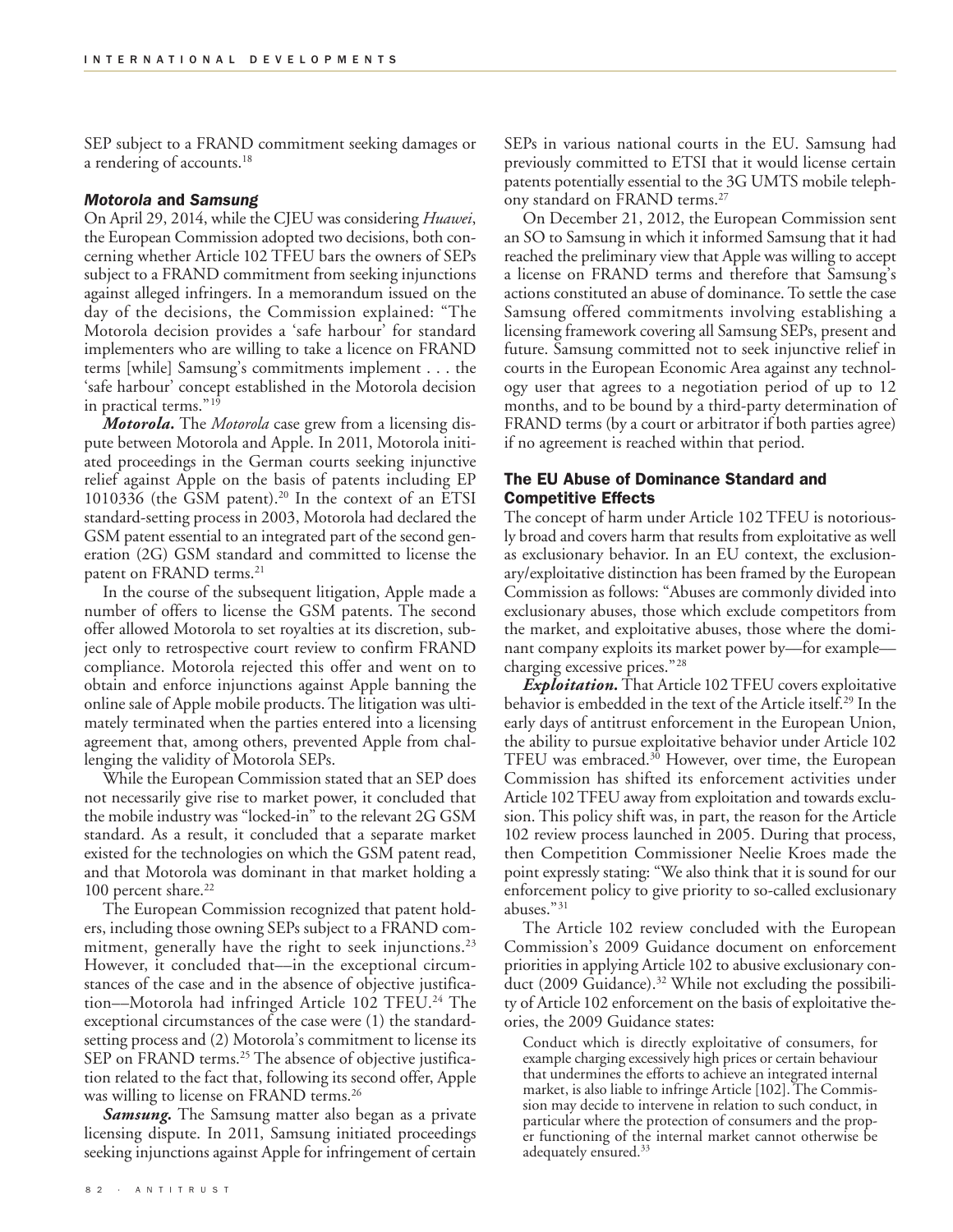*Exclusion.* In terms of what constitutes exclusionary behavior, the EU Court of first instance, the EU General Court, held in *Intel Corp. v. European Commission* that "a foreclosure effect occurs not only where access to the market is made impossible . . . it is sufficient that access be made more difficult."34The European Commission has however set a high standard for exclusion in the context of its 2009 Guidance (¶ 19):

The aim of the Commission's enforcement activity in relation to exclusionary conduct is to ensure that dominant undertakings do not impair effective competition by foreclosing their competitors in an anti-competitive way.

But an even higher standard will apply in the context of certain categories of abusive behavior. In the context of the so-called essential facilities cases concerning refusals to supply (or license) a new customer, a finding of abuse requires that the dominant undertakings "by their conduct, reserved to themselves the secondary market . . . by excluding *all competition on that market*."35 This higher standard in essential facilities cases is said to reflect:

- $\blacksquare$  the need for careful justification of any incursion into property rights and the freedom to choose one's trading partners;
- $\blacksquare$  the need to balance the conflicting considerations in relation to such incursions; and
- $\blacksquare$  the fact that the primary purpose of Article 102 is to protect competition rather than particular competitors.<sup>36</sup>

# **A Careful Balance?**

The CJEU's judgment in *Huawei* provides much needed clarity on the application of Article 102 TFEU to the pursuit of injunctions for infringement of SEPs subject to a FRAND commitment. Importantly, the judgment affirms the need to strike a careful balance between EU antitrust rules and intellectual property rights, given, in particular, the high level of protection accorded to such rights under the EU Charter of Fundamental Rights. This means that "in principle, the proprietor may not be deprived of the right to have recourse to legal proceedings to ensure effective enforcement of his exclusive rights."<sup>37</sup> It also provides clear confirmation that an SEP holder can seek injunctive relief against a technology user that is unwilling to negotiate a FRAND license—and even gives some guidance as to the circumstances in which an infringing entity may be considered unwilling. In this regard, it adopts a safe-harbor approach that requires a more meaningful showing of good faith on the part of the infringer than the European Commission required in *Motorola* or *Samsung*.

However, the judgment is extremely brief in relation to one fundamental issue, which is determining when the bal-

**The CJEU's judgment in** *Huawei* **provides much needed clarity on the application of Article 102 TFEU to the pursuit of injunctions for infringement of SEPs subject to a FRAND commitment. Importantly, the judgment affirms the need to strike a careful balance between EU antitrust rules and intellectual property rights, given, in particular, the high level of protection accorded to such rights under the EU Charter of Fundamental Rights.**

ance tips in favor of the protection of effective competition. In particular, the judgment contains no direct discussion of the theory of competitive harm that justifies antitrust intervention. <sup>38</sup> Nonetheless, a close reading of the judgment suggests that meaningful exclusionary harm is necessary to establish abuse, and the brevity of the discussion of harm is primarily a reflection of the underlying facts of the case (albeit that these were not technically at issue in a preliminary reference). Specifically, the fact that ZTE was manifestly unwilling to negotiate a FRAND license drove the CJEU to focus on that issue—which was determinative of the outcome of the case—rather than the explanation of the type of harm that could have given rise to abuse in other circumstances.

The judgment contains two key paragraphs that specifically address the circumstances in which an abuse would arise. Paragraph 73 provides:

As is apparent from paragraphs 52 and 53 above, the exercise by the proprietor of the SEP of its intellectual-property rights, by bringing actions for a prohibitory injunction or for the recall of products, may be characterized, in circumstances such as those in the main proceedings, as an abuse, where those proceedings are liable to prevent products complying with the standard in question *manufactured by competitors* from appearing or remaining on the market.<sup>39</sup>

Paragraph 52 provides, in similar terms:

Although the proprietor of the essential patent at issue has the right to bring an action for a prohibitory injunction or for the recall of products, the fact that that patent has obtained SEP status means that its proprietor can prevent products manufactured by competitors from appearing or remaining on the market and, thereby, *reserve to itself the manufacture of the products in question*. 40

These passages are important for two reasons. First, they put the emphasis on the exclusion of competitor products as the basis for a finding of abuse. In this regard they represent an express departure from the assessment proposed by AG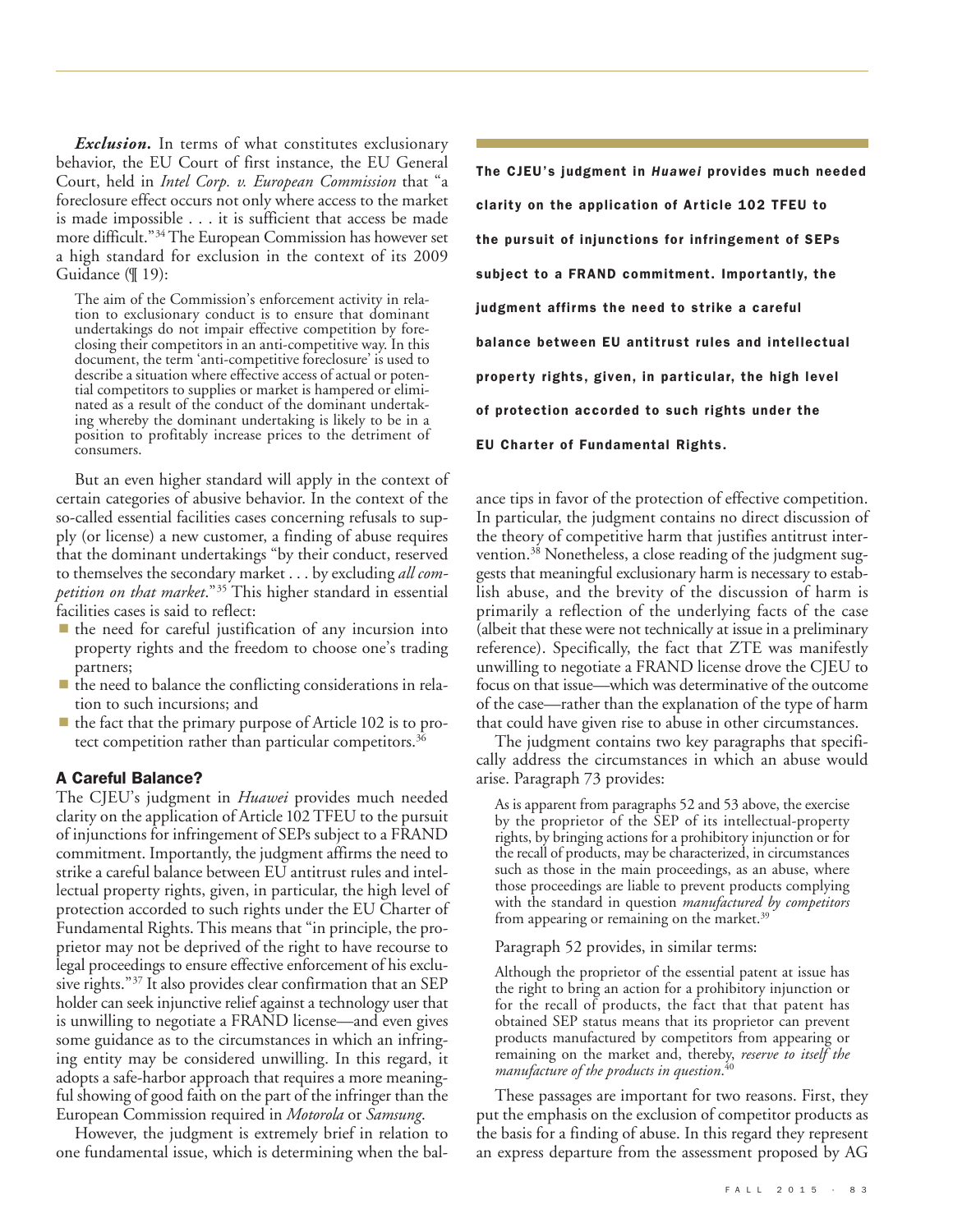Wathelet in his Opinion in the case. At paragraph 65 of his Opinion, AG Wathelet stated:

I believe that the commitment given by Huawei in the dispute before the referring court to grant licences to third parties on FRAND terms bears some similarity to a "licence of right." . . . I would point out that, where a patent licensee has a licence of right, an injunction may not, in principle, be issued against him.

Later, at paragraph 73, AG Wathelet referred to "[on the one hand] a relationship of dependence between the intellectual property right holder occupying a dominant position and other undertakings and, on the other, to the abusive exploitation of that position by the right holder through recourse to methods different from those governing normal competition." In other words, AG Wathelet proposed an analysis based on exploitation rather than exclusion and relied on an analogy with a license of right to all comers. This would imply that abuse would occur whenever injunctive relief was sought against *any* willing licensee, not just a competitor. Instead, paragraph 73 of the CJEU judgment expressly adopts a narrower, and exclusionary, analysis of abuse.

Second, the CJEU's reference in paragraph 52 to the effect of the SEP's behavior being to "reserve to itself the manufacture of the products in question" is a direct echo of the CJEU's language in *Magill*, i.e., that the dominant undertaking[s] must have "by their conduct, reserved to themselves the secondary market … by excluding all competition on that market."41 The implication would appear to be that the standard of foreclosure in these cases is not the limited requirement that "access be made more difficult" from *Intel* but the higher "exclusion of all competition" standard in essential facilities cases. Given that the *Huawei* case also involves a delicate balancing of interests to justify an interference with property rights, and the CJEU's express recognition of the need for that balance, the application of a higher standard would seem justified. 42

The CJEU's focus on exclusionary harm, and by implication a high standard of exclusion, stands in contrast to the European Commission's approach in *Motorola* and *Samsung*. The European Commission identified three categories of harm:

- the temporary ban on online sales of Apple mobile products;
- $\blacksquare$  the disadvantageous terms forced on Apple in the context of the settlement agreement (including the de facto prohibition on challenging the validity of Motorola's SEPs); and
- **harm to the standard-development process because, in** the future, firms weighing a decision to invest in the development of standard-compliant products might not have confidence that a license to essential patents would be available on FRAND terms. 43

A temporary ban on Apple's online sales does not, on its face, involve the complete disappearance of Apple's competing products from the market or meet the requirement that the SEP holder "reserve to itself the manufacture of the products in question."44

In addition, neither the disadvantageous licensing terms at issue nor harm to the standard-development process are consistent with the CJEU's focus on "prevent[ing] products manufactured by competitors from appearing or remaining on the market" and "reserv[ing] to itself the manufacture of the [downstream] products" as prerequisites for abuse. <sup>45</sup> The disadvantageous settlement terms, could not have been sufficiently burdensome to exclude Apple from the market. This is a purely exploitative abuse. Similarly, harm to the standarddevelopment process is not truly exclusionary because it does not materially foreclose competing technologies and is therefore also better thought of as a form of exploitative abuse.

Further, the theories of harm pursued by the European Commission in *Motorola* and *Samsung* are hard to reconcile with the European Commission's own policy of focusing on exclusionary theories of harm and a high standard of foreclosure ("impair[ing] effective competition by foreclosing . . . competitors in an anti-competitive way" leading to an increase in the pricing power of the dominant company) in the enforcement of Article 102 TFEU. 46

# **The Sherman and Federal Trade Commission Acts in the United States**

*The Sherman Act and Exclusionary Harm.* A similar split exists between courts and agency enforcement activity in the United States.The U.S. antitrust standards for single-firm conduct are primarily defined by Section 2 of the Sherman Act. No court or U.S. enforcement agency has concluded that seeking an injunction, even against a firm willing to negotiate a license, constitutes a violation of the Sherman Act. As an initial matter, petitioning activity, which includes seeking relief in court, is protected by the First Amendment and immune from antitrust liability under the *Noerr-Pennington* doctrine if the underlying lawsuit is not a sham (objectively baseless). <sup>47</sup> The conduct at issue, seeking an injunction, is nothing more than a request to a court for a particular type of relief. Federal courts have held that *Noerr* immunity applies to antitrust and state unfair competition claims premised on the efforts of the owners of SEPs subject to a FRAND commitment to enforce their patent rights where the underlying assertion is not a sham. 48

But even absent that immunity, the conduct at issue in *Huawei* could support a Sherman Act claim only if an injunction led to the kind of anticompetitive exclusion the CJEU required in that case. The critical issue under Section 2 is whether a firm has either acquired or maintained monopoly power through exclusionary conduct, rather than "as a consequence of superior product, business acumen or historic accident."49 The Sherman Act does not support claims based on exploitative abuse, such as excessive pricing or other consumer harm that is not the consequence of a restriction on competition. <sup>50</sup> It is a fundamental premise of U.S. antitrust policy that the possession of monopoly power "and the con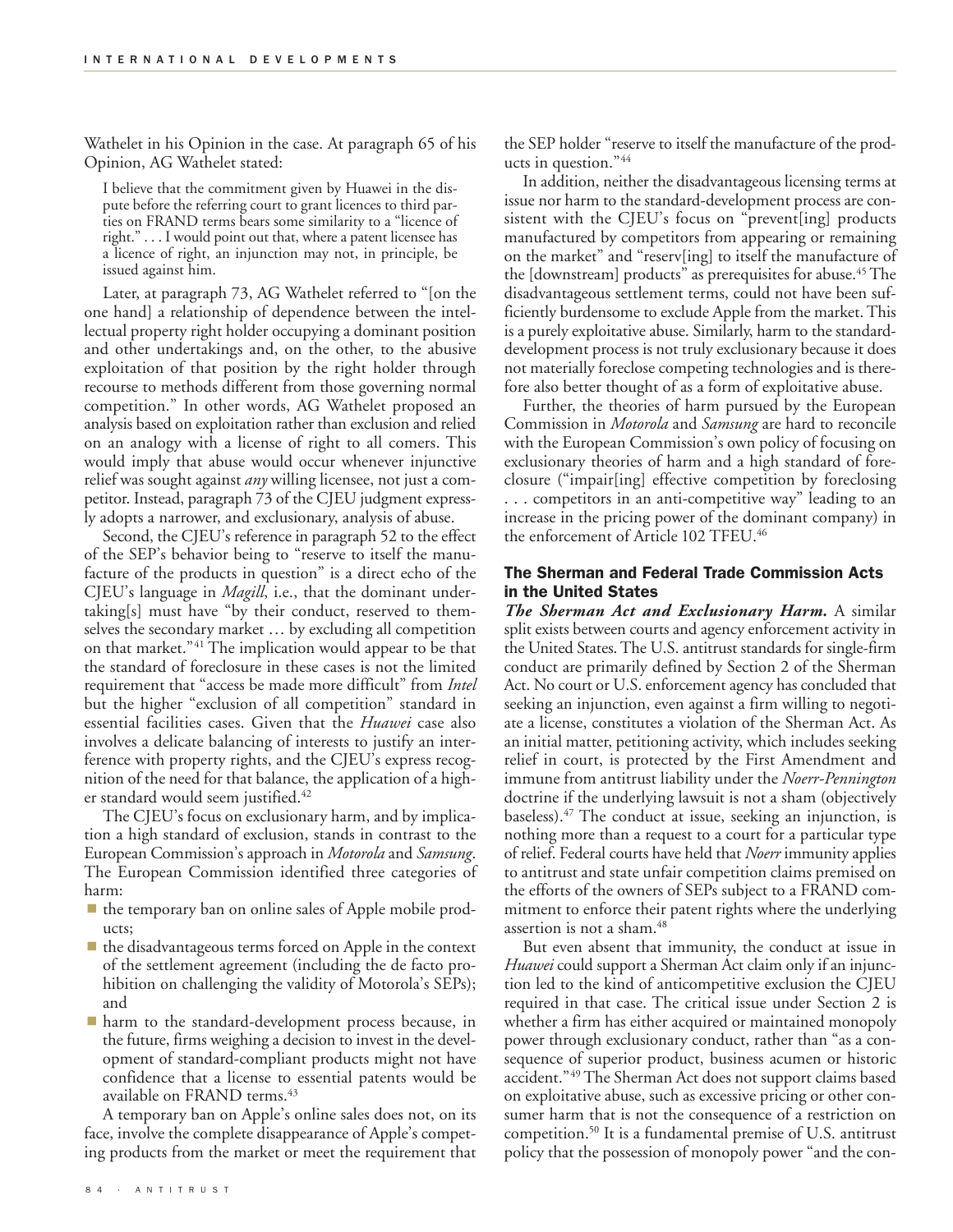comitant charging of monopoly prices, is not only not unlawful; it is an important element of the free-market system."<sup>51</sup> Moreover, conduct that injures or excludes rivals will support a claim only where it has an anticompetitive effect. Exclusionary conduct must "harm the competitive process and thereby harm consumers . . . [H]arm to one or more *competitors* will not suffice."52 Exclusion of a single competitor does not necessarily create the kind of marketplace harm that will support a Section 2 claim.

The D.C. Circuit's decision in *FTC v. Rambus* illustrates the critical role that anticompetitive exclusion plays in both the letter of the Sherman Act and the broader economic policies that drive single-firm conduct standards in U.S. courts. 53 The FTC claimed that Rambus participated in the development of standards for computer memory at the Joint Electron Device Engineering Council (JEDEC) and deceptively failed to disclose to JEDEC that it held patent interests (including existing patents, applications and plans to file or amend applications) that were relevant to four technologies that JEDEC ultimately incorporated in several standards. According to the FTC, Rambus acquired monopoly power in four technology markets relevant to the standard through ownership of essential patents. <sup>54</sup> The agency claimed that Rambus acquired that monopoly power unlawfully, in violation of Section 2, because absent the deception, JEDEC would have selected alternative technologies or would have required that Rambus agree to license its patents on RAND terms before its technologies were incorporated into the standards. 55

The D.C. Circuit reversed the FTC decision finding that Rambus had violated Section 2 of the Sherman Act. <sup>56</sup> In particular, the court held that to find Rambus liable under Section 2, the FTC must find that Rambus both deceived JEDEC and that the deception permitted Rambus to exclude alternative technologies from the standard and acquire monopoly power unlawfully. The court explained that merely evading a contractual restraint on licensing fees did not harm the competitive process, as that term is understood under the Sherman Act, because it did not exclude competition. Since the FTC did not state that one or the other outcome was more likely, the court held that it failed to meet its burden to show that Rambus acquired its monopoly power unlawfully or otherwise injured the competitive process.

Other cases make clear that even a firm with monopoly power must do more than evade a contractual restraint or breach a commitment to establish liability under Section 2. In a decision that drew a clear distinction between commercial disputes and antitrust violations, the Federal Circuit reversed a lower court decision finding that Intel had violated Section 2 by ending certain commercial agreements with Intergraph, a customer that used Intel's microprocessors in the development and sale of computer workstations. <sup>57</sup> For several years before the dispute arose, Intel and Intergraph had worked cooperatively to design next-generation workstations. Intel designated Intergraph as a strategic customer and provided the company with various special benefits, including early disclosure of design changes that allowed Intergraph to plan its own product roadmap more easily. However, Intergraph later sued several of Intel's customers (and later Intel itself) for patent infringement. Negotiations to resolve the dispute failed, the commercial relationship between the parties deteriorated, and Intel discontinued the privileges it had provided to Intergraph as a strategic customer.

Intergraph filed suit on various grounds, including monopolization, seeking an injunction that would require Intel to continue to provide it with the same strategic customer services despite the infringement litigation. The district court found in favor of Intergraph, finding that Intel had monopoly power in microprocessors and that by reneging on prior commitments, it harmed Intergraph's business. Though the Federal Circuit accepted for the purposes of the appeal that Intel had monopoly power in high-performance microprocessors, it concluded that harm to Intergraph's business, even if inflicted by a firm with market power, did not alone raise an antitrust issue. The court noted that Intel and Intergraph were not competitors in microprocessors, or in any market where Intel arguably held market power. Consequently, the commercial dispute between the parties had no impact on the "area of effective competition between the defendant and plaintiff" and did not permit Intel to either acquire or maintain monopoly power in any relevant market. 58 The Federal Circuit ultimately accepted Intel's argument that "this 'garden variety patent dispute' does not warrant the antitrust remedy imposed here."59

*Section 5 and Exploitative Abuse?* While most singlefirm conduct cases in the United States are brought under Section 2 of the Sherman Act, the FTC has the authority under Section 5 of the FTC Act to pursue unfair methods of competition that may fall outside the scope of the Sherman Act, often called its standalone Section 5 authority. <sup>60</sup> In recent years the FTC has used its standalone Section 5 authority to bring enforcement actions against firms that pursued injunctions for infringement of SEPs subject to a FRAND commitment. In 2012, the FTC settled a claim against Bosch for seeking injunctions for infringement of patents relevant to air conditioning recycling, recovery, and recharge equipment (ACRRR). According to the FTC, before Bosch agreed to acquire its competitor, SPX Service Solutions, SPX had participated in the development of ACRRR industry standards and agreed to provide access to patents that read on those standards on FRAND terms. After making that commitment, SPX filed patent infringement actions and sought injunctions against competitors implementing the ACRRR standards, including Bosch. <sup>61</sup> The following year, the FTC settled claims against Google, which had recently acquired Motorola Mobility, for continuing to pursue injunctions for infringement of patents essential to cellular wireless communications, WiFi, and video compression standards. 62

The FTC challenged the conduct in both *Bosch* and *Google/Motorola* under its standalone Section 5 authority.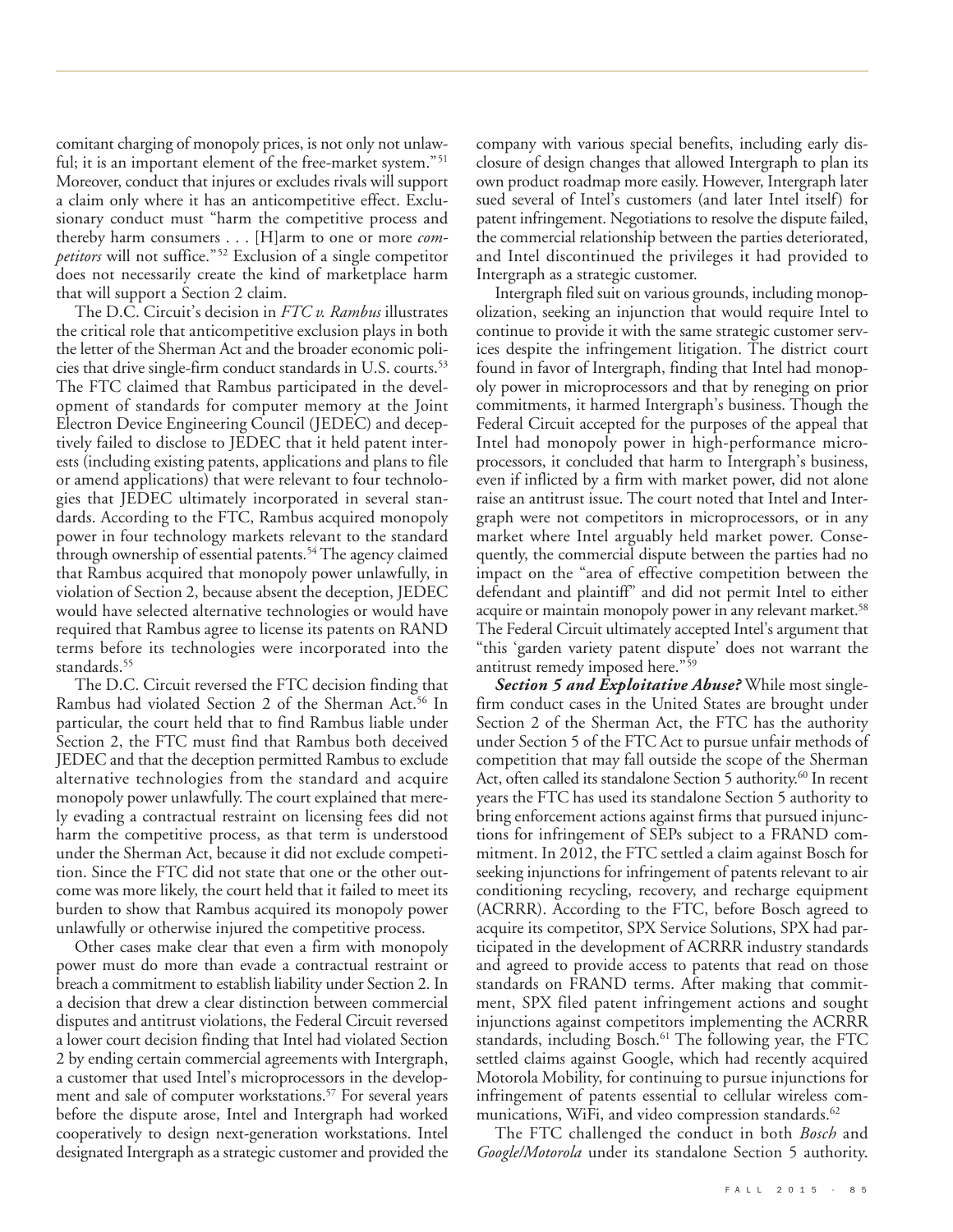The central allegation in both cases was that the SEP owner had breached a prior FRAND commitment by pursuing injunctions against firms that were willing to accept a license on FRAND terms. <sup>63</sup> The theory of harm differed somewhat in the two cases. In *Bosch*, the FTC focused on competitive harm in the ACRRR product market, alleging that SPX held a market share of over 80 percent and, by seeking injunctions against competitors, threatened harm to competition in the ACRRR market. And like the European Commission in *Motorola*, the FTC focused on harm to the standard-setting process itself. 64

The theory of harm is more attenuated in *Google/Motorola*. The FTC alleged that the relevant market was defined by "technology covered by any Google-owned SEP and all substitutes for that technology" and claimed that as a result of the standardization process, Google held monopoly power in those markets. 65Though the agency limited its analysis of the relevant market and monopoly power to the upstream technology market, it listed a menu of likely anticompetitive effects in undefined downstream markets that included the risk of excluding products from the market, raising the price of licensed products to consumers, dampening competition between Google and rivals and "undermining the integrity and efficiency of the standard-setting process."66 While the theory of harm in Bosch is, at least in part, based on the type of exclusionary harm the CJEU appears to require in Huawei, that is not the case in *Google/Motorola*. Instead, the FTC adopted the European Commission's broader approach that emphasizes competitor harm and exploitative abuse.

In a recently issued policy statement, the FTC constrained its use of its standalone Section 5 authority to matters that harm consumer welfare and "cause, or [are] likely to cause, harm to competition or the competitive process . . . . "<sup>67</sup> By excluding harm to consumer welfare that is not the product of harm to competition, the FTC seemingly puts the kind of direct consumer harm that supports an EU claim for exploitative abuse, as well as the harm to competitors standard behind

the EU's *Intel* decision, outside the scope of Section 5 enforcement. Consequently, whether the FTC will continue to rely on a broad abuse of dominance standard after issuing a policy statement that emphasizes at least incipient harm to competition or the competition process, remains to be seen.

### **Conclusion**

The *Huawei* judgment is significant in several respects. Importantly, it identifies the key principle that should guide antitrust law at the intersection of intellectual property rights—the need to carefully balance fundamental rights to property and judicial protection against the protection of effective competition. In addition, it recognizes that the FRAND commitment is a two-way street: even dominant firms that own SEPs subject to a FRAND commitment have the right to seek an injunction against technology users that turn to the antitrust laws for leverage in licensing negotiations—or worse, for a free ride. The CJEU also provides the business community with practical guidance by describing concrete steps a technology user can take to establish that it is acting in good faith.

More broadly, with the *Huawei* judgment, the CJEU has shown a relatively modest appetite for antitrust intervention in the face of the fundamental rights of intellectual property owners. This stands in marked contrast to the European Commission's appetite for intervention on a much broader basis in *Motorola* and *Samsung*, but aligns well with the European Commission's own 2009 Guidance on enforcement priorities in applying Article 102TFEU.The divergent approaches that the CJEU and the European Commission take to similar conduct mirror the analytic gulf in the United States between courts applying the Sherman Act and enforcement action taken by the FTC taken under Section 5 of the FTC Act and resolved through settlements. In both cases, given the respect due to fundamental rights to property and judicial protection, the narrow approach of the courts would appear to represent sound antitrust policy.

- <sup>1</sup> Case C-170/13, Huawei Technologies Co. Ltd v. ZTE Corp., ZTE Deutschland GmbH (*Huawei*), Judgment of the Court of July 16, 2015 (CJEU).
- <sup>2</sup> The legal and analytic issues discussed in the article apply equally to RAND, which are reasonable and non-discriminatory terms, and FRAND commitments.
- <sup>3</sup> Consolidated Version of the Treaty on the Functioning of the European Union, Sept. 5, 2008, 2008 O.J. (C 115) 47 (effective Dec. 1, 2009) [hereinafter TFEU]. As of December 1, 2009, the Treaty of Lisbon became effective and introduced a renumbering of the articles in the Treaty Establishing the European Community. Relevant to the discussion here: Article 82 is now Article 102.
- <sup>4</sup> Case AT.39985, Motorola—Enforcement of GPRS Standard Essential Patents, Comm'n Decision (Apr. 29, 2014), http://ec.europa.eu/competi tion/antitrust/cases/dec\_docs/39985/39985\_928\_16.pdf.
- <sup>5</sup> Case AT.39939, Samsung—Enforcement of UMTS Standard Essential Patents, Comm'n Decision (Apr. 29, 2014) (summary at 2014 O.J. (C 350/8)), http://ec.europa.eu/competition/antitrust/cases/dec\_docs/ 39939/39939\_1501\_5.pdf.
- <sup>6</sup> *See, e.g.*, Nicholas Banasevic, *The Implications of the Court of Justice's Huawei/ZTE Judgment*, 6 J. EUR. COMPETITION L. & PRACTICE 463, 463–64 (2015) ("The judgment is highly significant. It confirms the Commission's general approach.").
- <sup>7</sup> *Huawei* ¶ 52.
- <sup>8</sup> *Huawei* ¶¶ 24–26.
- <sup>9</sup> Press Release, European Comm'n, Antitrust: Commission Sends Statement of Objections to Samsung on Potential Misuse of Mobile Phone Standard Essential Patents (Dec. 21, 2012) (IP/12/1448).
- <sup>10</sup> *See* Judgment of the Bundesgerichtshof of May 6, 2009, in case KZR 39/06 referred to as the Orange-Book Standard.
- <sup>11</sup> *Samsung* ¶¶ 3–5.
- <sup>12</sup> The CJEU ultimately confirmed that the Orange Book Standard cannot be applied without modification to SEP holders that have given FRAND commitments.
- <sup>13</sup> *Huawei* ¶ 28.
- <sup>14</sup> *Id.* ¶ 42.